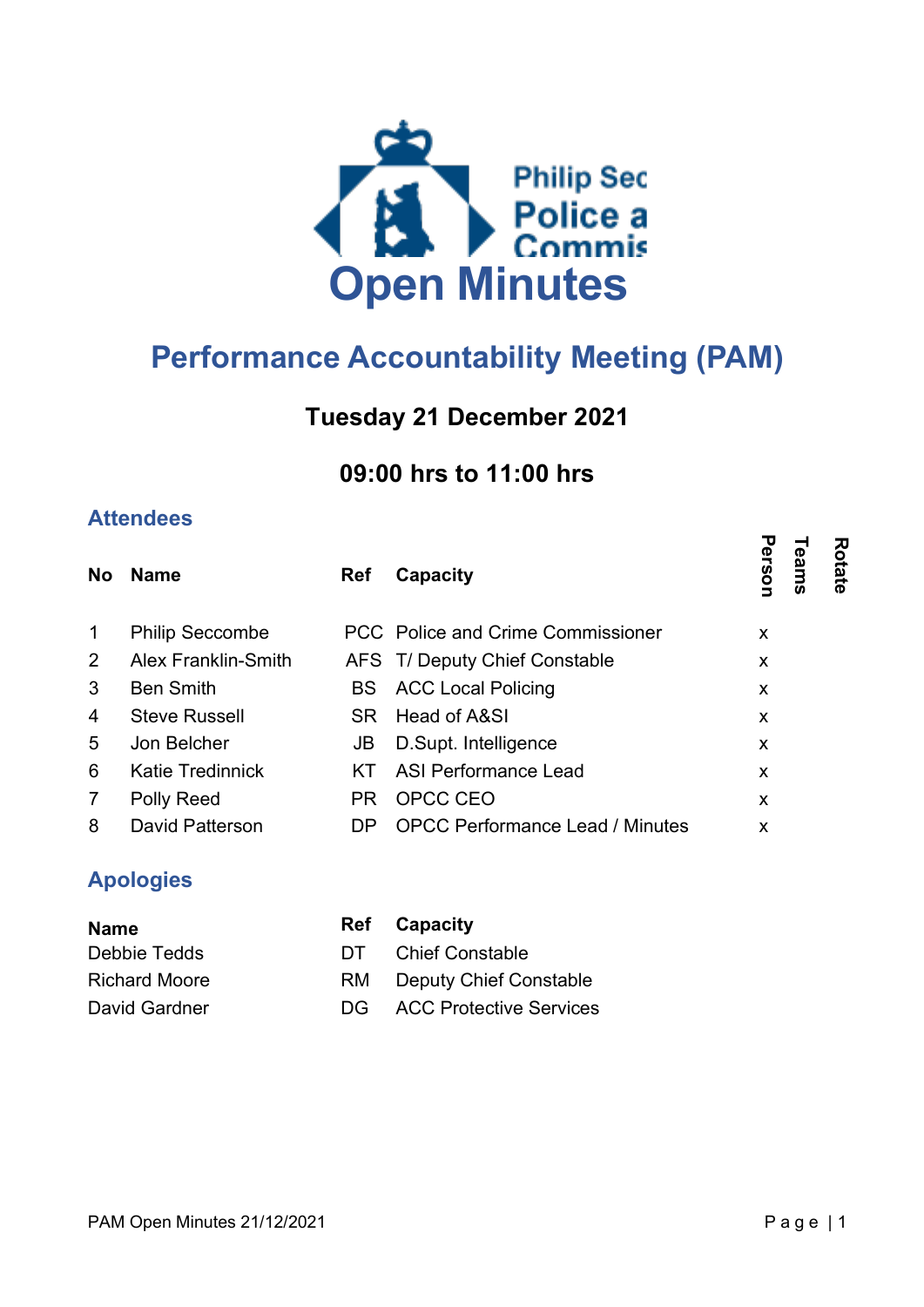## **Minutes**

| <b>Reference</b>                   | <b>Item</b>                                                                                                                                                                                                                                                                                                                                                                                                                                                                                                                                                                                                                                                                                                                                                                                                                                                                                                                                  | <b>Action</b>     |
|------------------------------------|----------------------------------------------------------------------------------------------------------------------------------------------------------------------------------------------------------------------------------------------------------------------------------------------------------------------------------------------------------------------------------------------------------------------------------------------------------------------------------------------------------------------------------------------------------------------------------------------------------------------------------------------------------------------------------------------------------------------------------------------------------------------------------------------------------------------------------------------------------------------------------------------------------------------------------------------|-------------------|
| 01.21/12/21                        | <b>Minutes 30/11/2021</b><br>Minutes of the previous meeting of the 30/11//2021 were<br>agreed and approved.                                                                                                                                                                                                                                                                                                                                                                                                                                                                                                                                                                                                                                                                                                                                                                                                                                 |                   |
| Action <sup>1</sup><br>02.30/11/21 | <b>Exempt FOIA under Section S.43 (Commercial</b><br>Interests)                                                                                                                                                                                                                                                                                                                                                                                                                                                                                                                                                                                                                                                                                                                                                                                                                                                                              | <b>Discharged</b> |
| Action <sup>2</sup><br>02.30/11/21 | DP to arrange for the PCC to visit the WRSU.<br><b>Update - Visit to WRSU arranged.</b>                                                                                                                                                                                                                                                                                                                                                                                                                                                                                                                                                                                                                                                                                                                                                                                                                                                      | Discharged        |
| Action $3$<br>02.30/11/21          | BS to extend an invitation to Chris Lewis (OPCC) to<br>participate in the WRSU Project Board commencing in<br>January 22.<br><b>Update - Invitation extended to Chris Lewis OPCC.</b>                                                                                                                                                                                                                                                                                                                                                                                                                                                                                                                                                                                                                                                                                                                                                        | <b>Discharged</b> |
| 02.21/12/21                        | <b>Spotlight on Strategic Assessment</b><br><b>Exempt FOIA under Section S.31 (Law Enforcement)</b>                                                                                                                                                                                                                                                                                                                                                                                                                                                                                                                                                                                                                                                                                                                                                                                                                                          |                   |
| 03.21/12/21<br>04.21/12/21         | <b>Performance Scrutiny</b><br>DP introduced the OPCC Performance Report for<br>November 2021 and posed a number of questions from<br>the report on the subjects of: -<br>1. Establishment<br>2. Professional Standards<br>3. Freedom of Information<br>4. Total Recorded Crime<br>5. Other Sexual Offences<br>These questions, together with the force's written<br>response, are provided at Appendix A.<br><b>National Policing Measures and DCPP</b><br>SR introduced the subject. Key points: -<br>The Home Office and HMICFRS had introduced<br>a digital table in respect of the National Policing<br>Measures (NPM), enabling comparison with other<br>forces.<br>The data was restricted and accessible to only<br>few nominated officers and staff with Counter<br>Terrorism Clearance (CTC) vetting.<br>Local proxy measures had been proposed to<br>capture some of data for the NPM and agreed at<br>the Service Quality Board. |                   |
| 05.21/12/21                        | <b>Covid-19 Update</b><br><b>Exempt FOIA under Section S.31 (Law Enforcement)</b>                                                                                                                                                                                                                                                                                                                                                                                                                                                                                                                                                                                                                                                                                                                                                                                                                                                            |                   |
| 06.21/12/21                        | <b>Operational Update</b><br><b>Exempt FOIA under Section S.31 (Law Enforcement)</b>                                                                                                                                                                                                                                                                                                                                                                                                                                                                                                                                                                                                                                                                                                                                                                                                                                                         |                   |
| 07.21/12/21                        | <u>AOB</u><br>Nil. Meeting concluded at 10:35 hrs                                                                                                                                                                                                                                                                                                                                                                                                                                                                                                                                                                                                                                                                                                                                                                                                                                                                                            |                   |
| Agenda<br><b>Item</b>              | <b>Summary Of Actions</b>                                                                                                                                                                                                                                                                                                                                                                                                                                                                                                                                                                                                                                                                                                                                                                                                                                                                                                                    | <b>Allocated</b>  |
| 02.21/12/21                        | To arrange a meeting between DP and KT to ensure<br>Strategic Assessment is coherent with Police and<br>Crime Plan.                                                                                                                                                                                                                                                                                                                                                                                                                                                                                                                                                                                                                                                                                                                                                                                                                          | DP                |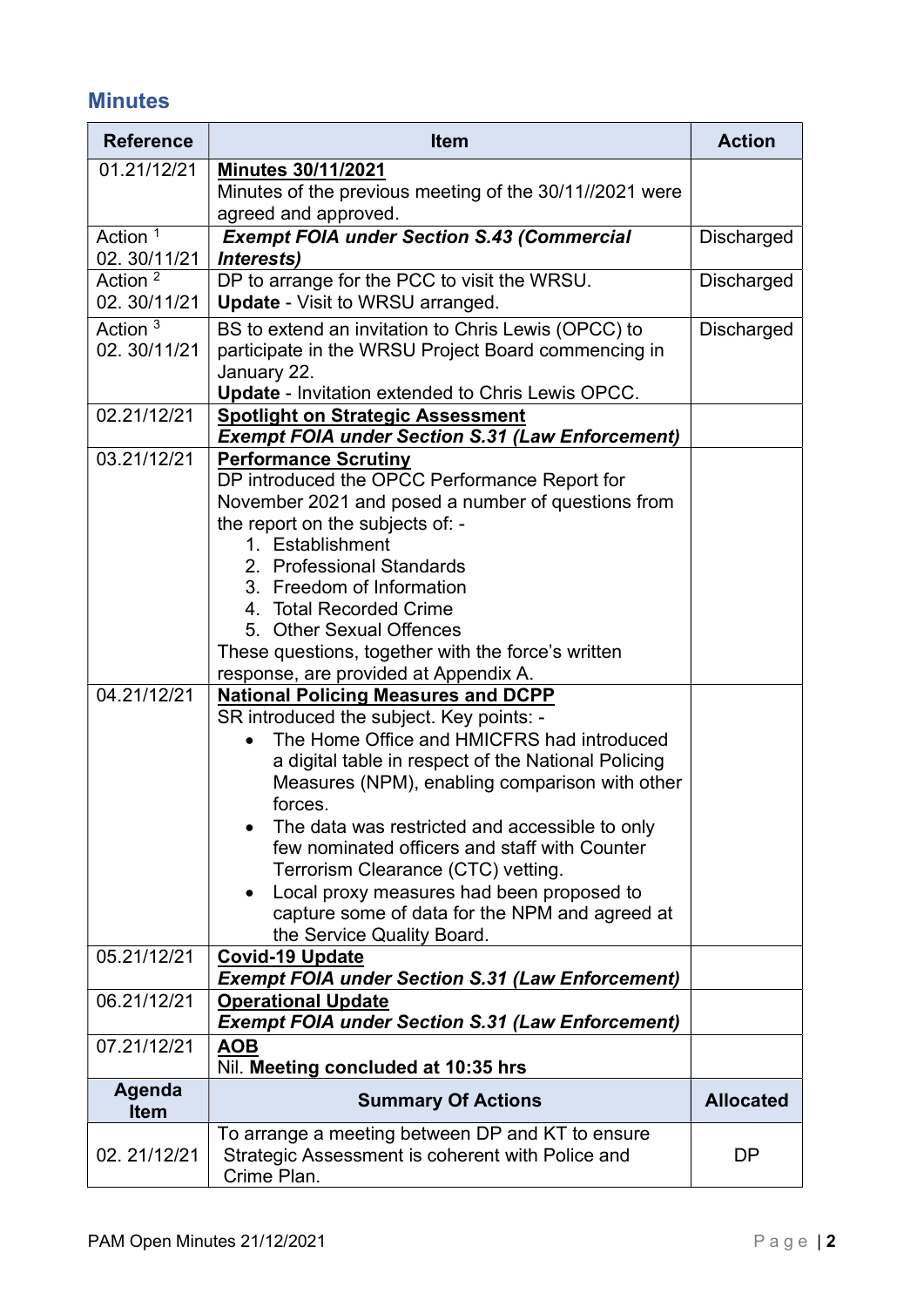# Appendix A. OPCC Scrutiny Questions - Force Response.

## Q1. Establishment.

What is the position with recording and understanding the composition of the workforce in terms of all nine elements of 'protected characteristics' (age, disability, gender reassignment, marriage and civil partnership, pregnancy and maternity, race, religion or belief, sex, sexual orientation) under the Equality Act 2010?

In light of the recent criticism of the Metropolitan Police Service for allegedly being institutionally homophobic, in terms of service provision what information is captured and monitored to provide assurance that there is equity of service across all of these Protected Characteristics?

#### Response

Our Origin HR system records all protected characteristics and we recently have expanded some of the options within these characteristics to reflect current groups / terminology as much as possible within the restrictions of the current system version.

We have set an equality objective specifically focussed on encouraging people to share their protected characteristics as clearly it is not mandatory for our workforce to declare certain characteristics.

We are working with our staff networks to encourage higher levels of reporting in order for us to understand our workforce makeup and ensure that the right support is provided. We have also forced data checks in Origin to prompt people to share. Since these interventions we have seen increases in declaration levels.

We will also be launching a national campaign "safe to say" in January 2022 to encourage greater disclosure of protected characteristics and provide reassurance as to what we use the data for and how educating the organisation will in turn support the workforce to enable us to be inclusive.

To ensure equity of service, our policies and processes include equality impact assessments and are shared with our 'critical friends' which includes representatives from across the organisation and staff networks to ensure the way we operate will not disproportionately impact a specific group.

Data around grievances, disciplinary, complaints is also reviewed around equality impact to ensure there are no disproportionate trends.

We will be running our workforce survey in-house in early 2022, one of the reasons for this is we can better assess if people with specific protected characteristics are likely to respond more negatively, this insight was not provided by previous survey providers.

We also very much encourage two-way engagement from the workforce and groups, our diversity and inclusion board and health and well-being groups are well represented and attended to allow feedback and challenge from staff network, staff associations, unions and others to ensure we are doing all we can to be inclusive to all groups.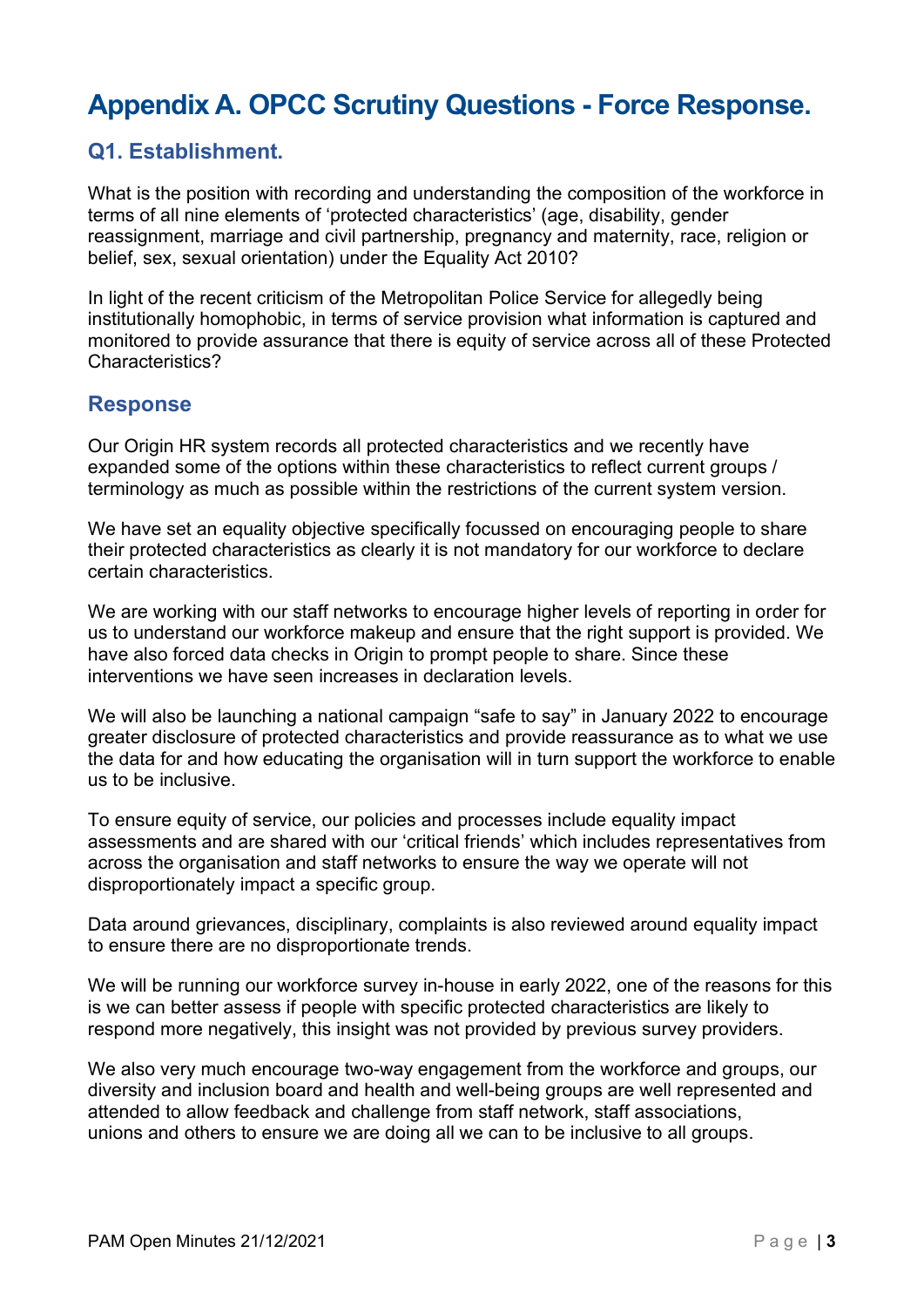## Q2. Professional Standards.

Given these recent dismissals and the relatively high number of recently recorded police conduct cases - what are the perceived drivers behind these recent increases, is there an acute issue with poor officer behaviour that needs to be systemically addressed?

#### Response

The recent dismissals of three officers following accelerated hearings were all for separate matters. The conduct issues are not comparable and no common themes can be drawn between them. They occurred at different times within different directorates but their conclusions happened to coincide.

Newly-recorded conduct cases in recent months have tended to show an increase beyond the monthly average. However, we are still dealing with low numbers so caution is advised around reading too much into percentage increases.

There is no general common theme between all of the cases albeit there have been a small number of separate conduct matters linked to the same complainant / victim. Those cases have been subject of a Critical Incident Management Meeting (CIMM). The number of investigations being investigated or directed by the IOPC remains stable.

The recording of new conduct cases does not reflect what – if any – outcomes there will be at their conclusion, therefore it is only an initial indicator of poor behaviour. Cases that are initially recorded as a conduct matter may not require investigation, or may be resolved early-on through Performance Requiring Improvement.

Officers are increasingly encouraged to challenge and report inappropriate behaviour therefore an increase in cases may – to an extent – be expected.

The volume and type of cases within PSD does not suggest an endemic behavioural problem within Warwickshire Police. However, clearly there is a need to highlight behavioural standards and improve policing culture more generally. The force's Culture, Ethics & Behaviours Board will play a key role in relation to this.

There are a number of conduct matters that need addressing to the wider workforce to raise awareness and prevent further issues. These include 'sexual misconduct' and 'misuse of force systems'. Both of these themes feature within the recent Anti-Corruption Unit (ACU) threat assessment and control strategy and will be the subject of targeted activity, alongside awareness-raising campaigns and inputs, throughout 2022.

## Q3. Freedom of Information.

The situation with the volume of FOI requests awaiting processing, together with the low proportion of those completed within the required 20 day time limit is a cause for concern. How is this risk being effectively managed and what are the time scales for significant improvement to be made and full compliance with legislated timeframes to be achieved?

### Response

The last few months have seen significantly high levels of FOI requests coming into the force and being driven by public interest in policing as a result of high profile issues around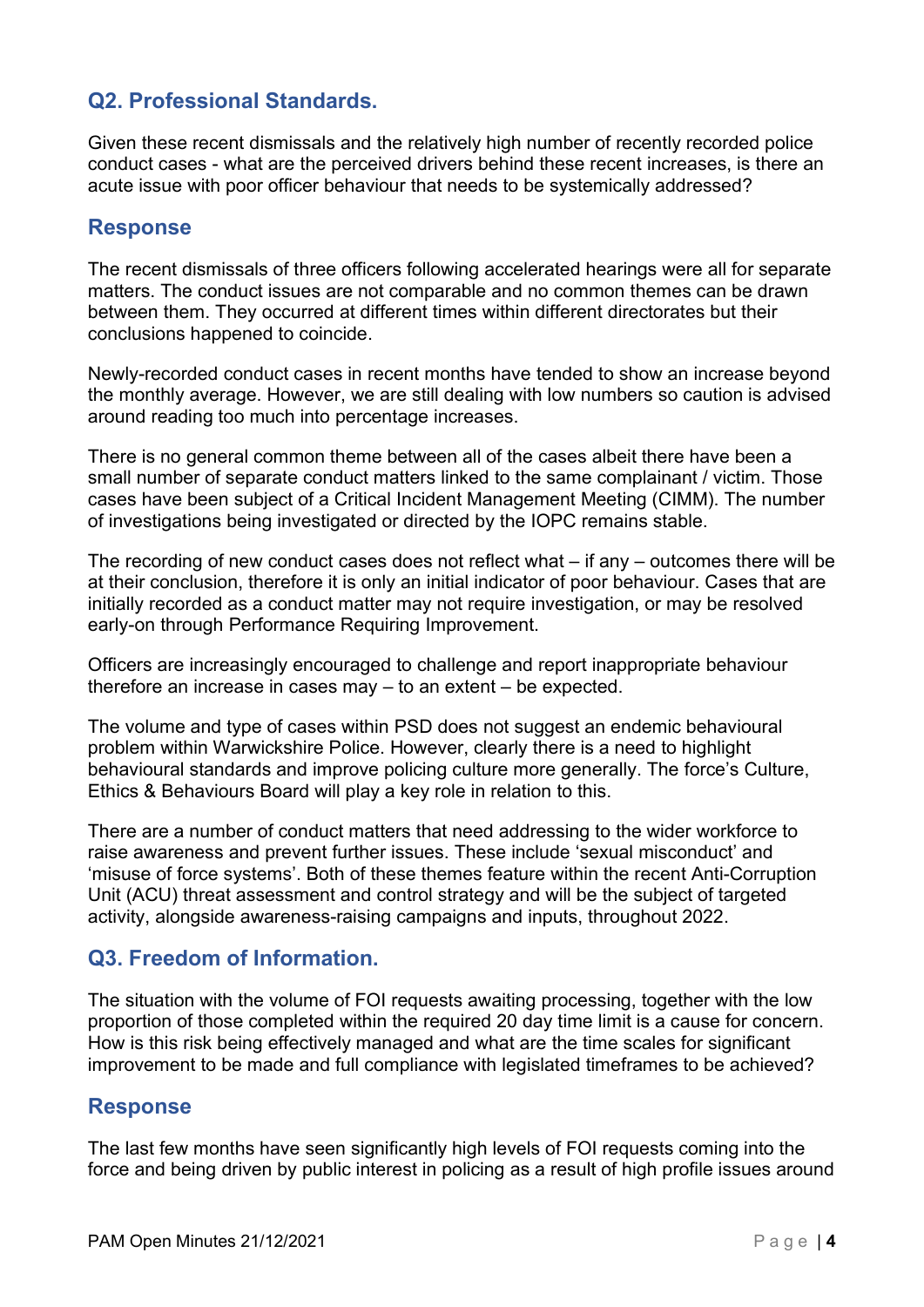Violence Against Women and officer conduct (117 requests in October and 90 in November, both higher than average).

The FOI team, which is now operating at full capacity, has continued to close and respond to significant numbers of requests each month (Sept – 95; Oct – 63; Nov – 90). Despite this, the number of FOIs that remain open at close of November remains high (n=152).

The number of FOIs that remain unresolved after the 20 day deadline had been trending downwards over September and October, but the volume and nature of requests in the October demand spike mean that figure has gone back up to 75 at the end of November.

The main contributing factor to the current backlog in requests exceeding the legal time limits, alongside the unpredictable fluctuations in volumes, is the lack of capacity within the Professional Standards Department to provide information in response to FOI requests. This is where a large percentage of the requests sit and current resource levels mean there is very limited staff availability who are trained in accessing the data from PSD systems, to provide the information to enable the FOIs to be responded to.

The risk is governed within the Information Assurance Board, chaired by the Deputy Chief Constable, but the mitigations are limited until additional resource can be allocated. However, as part of the business planning process this has been articulated as an area requiring attention.

It is impossible to state a timeframe for when full compliance will be achieved owing to the variable nature of the monthly volumes of FOIs. It is unclear if we will ever achieve full compliance until we have suitable resource capacity within the high demand business areas to respond to FOIs, and even this may never totally negate some volume of outstanding FOIs because of the unpredictable nature.

### Q4. Total Recorded Crime.

Given the marked geographical disparity in TRC rates between the north and south of the county, in particular in North Warwickshire Borough, are the drivers for these differing levels of TRC understood and what action can be taken to address this disparity?

### Response

The disparity is a long standing trend, which hovers around 60% of crime in North and around 40% in the South. There are underlying differences in socio-economic profiles across the two areas (reflected in the Index of Multiple Deprivation profile) and this is discussed in the new Strategic Assessment. North Warwickshire also borders both Birmingham and Coventry, so is susceptible to cross border criminality.

Whilst we should be very careful about a perverse response to address this difference (not least because in terms of Total Recorded Crime the size of the population matters) this is something that the new Control Strategy we will seek to understand in our medium-long term strategic objectives of the four enablers of crime.

### Q5. Other Sexual Offences.

Given the marked increases in Other Sexual Offences, particularly in North Warwickshire Borough, are the causes understood and has the force sufficient capacity and capability to effectively manage this increase?